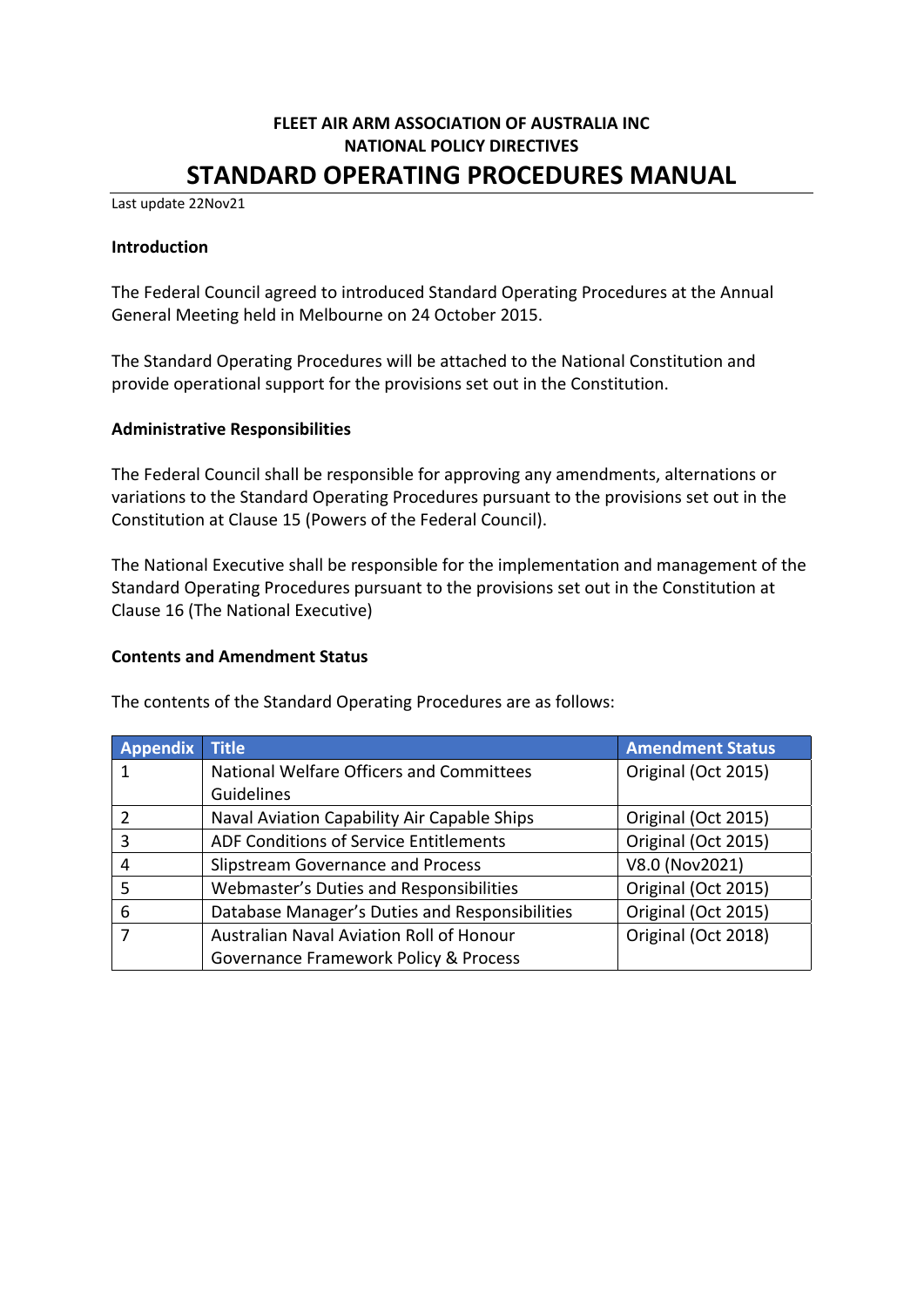# **Appendix 1**

### **FLEET AIR ARM ASSOCIATION OF AUSTRALIA (INC)**

### **STANDARD OPERATING PROCEDURE (SOP)**

### **NATIONAL WELFARE OFFICERS AND COMMITTEES GUIDLEINES**

| Reference: | Objects: Rule 3 Sub Rule 3.3: Assist with the welfare of former and serving |
|------------|-----------------------------------------------------------------------------|
|            | naval aviation personnel and their families.                                |

### **Disclaimer**

The application of the following protocols & procedures will be provided by the Association in good faith and "without prejudice," and does not in any way state or imply any assumption that the information provided shall be interpreted as Legal and Binding on the Association and/or its Officers'.

Welfare assistance by definition excludes and exempts assistance of a financial nature and payment from the Association's Financial Accounts and Funds.

## **Aims**

The aim of this policy is to become an active and responsible member of the Alliance of Defence Service Organisation whenever and wherever possible, in pursuit of the betterment of conditions for veterans and past and present ADF members, and to ensure the effective delivery of their services.

A core aim is to assist former and current serving members and their families, to access Income Support Pensions, Compensation and other Veterans Affairs Welfare benefits and entitlements for Veterans, from the Department of Veterans Affairs and Centrelink.

# **Protocols and Procedures**

The following protocols & procedures have been developed to assist and guide the Association's Welfare Officers' and Committee when required to provide members and their immediate families with support in times of hardship and distress.

# **Notification**

Should, and when any member of the Association/Division, obtain knowledge of members in distress, they should notify the National/Division Welfare Officer as appropriate in the first instance and the following protocols should be activated.

### **Investigation**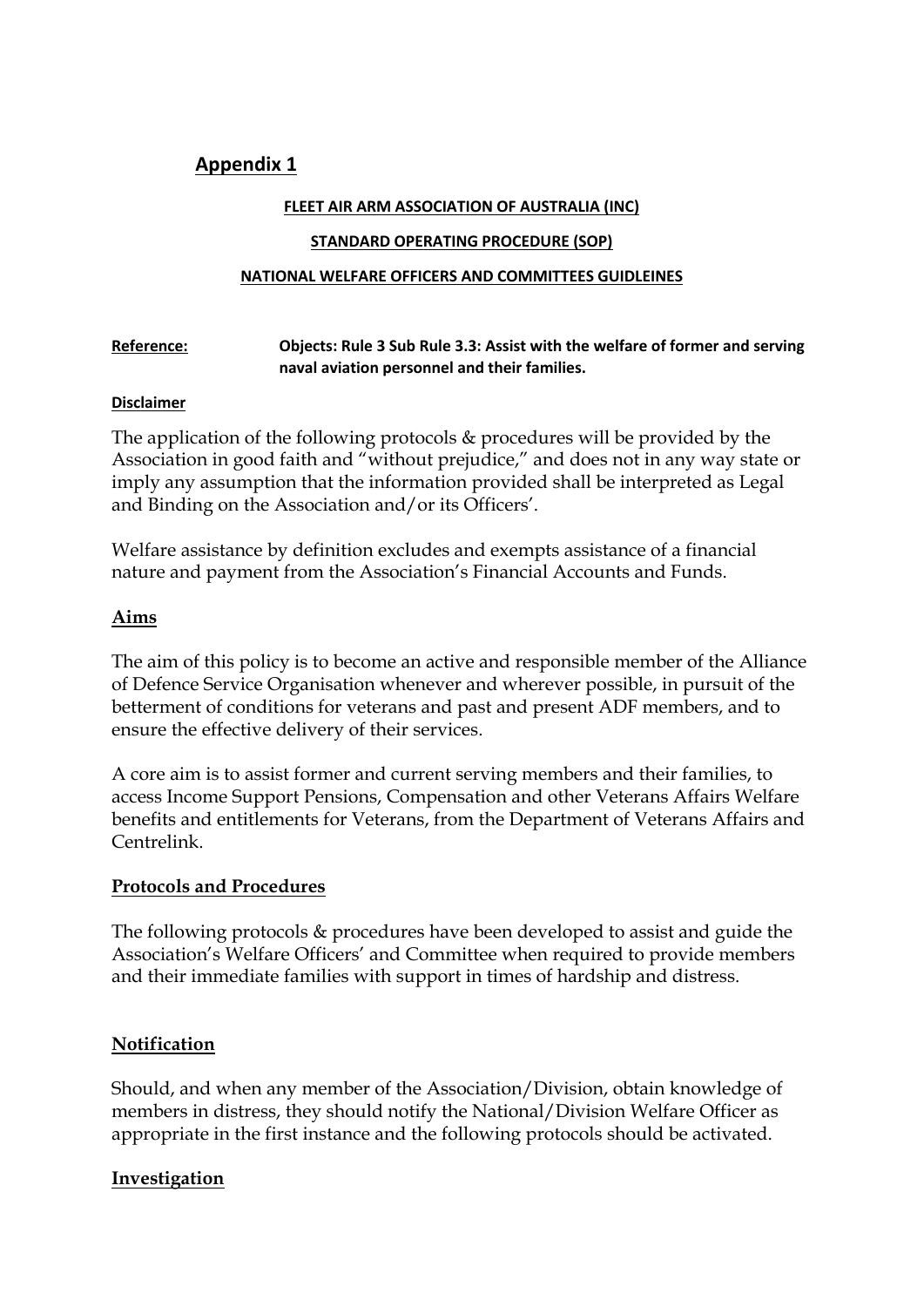An assigned Welfare Officer shall meet with the distressed members and/or family to evaluate the nature and extent of the distressed circumstances, which may be Physical, Emotional and/or Financial.

## **Welfare Assistance**

The type of assistance required and where it could appropriately be provided should be fully determined. This may consist of, but not be limited to the following.

Providing information and directing the aggrieved member and/or family to relevant qualified counselling or other services that may be available from Government and Non Government Agencies.

### **Provision and Referral of Services**

Depending on the nature, urgency and circumstances and assistance required, consultation and advice with the Association/Division Welfare Officer must be sought in the first instance.

Where ongoing assistance is associated with the Department of Veterans' Affairs or other Government Agency entitlements and benefits, assistance shall be provided in conjunction with the National/Division Policy as set out in these guidelines and within the scope of the Protocols & Procedures.

### **ESO Advocate Training and Qualification**

This should be aimed at, but not limited to encouraging Association Members to consider undertaking DVA Training Information Program (TIP), Advocate Training Courses that are available in all DVA State Offices as Qualified ESO Advocates.

### **Committees**

Welfare Committees may be established by the Federal Council to assist, develop and progress policy initiatives as necessary, pursuant to Rule 14; Sub Rule 14.5.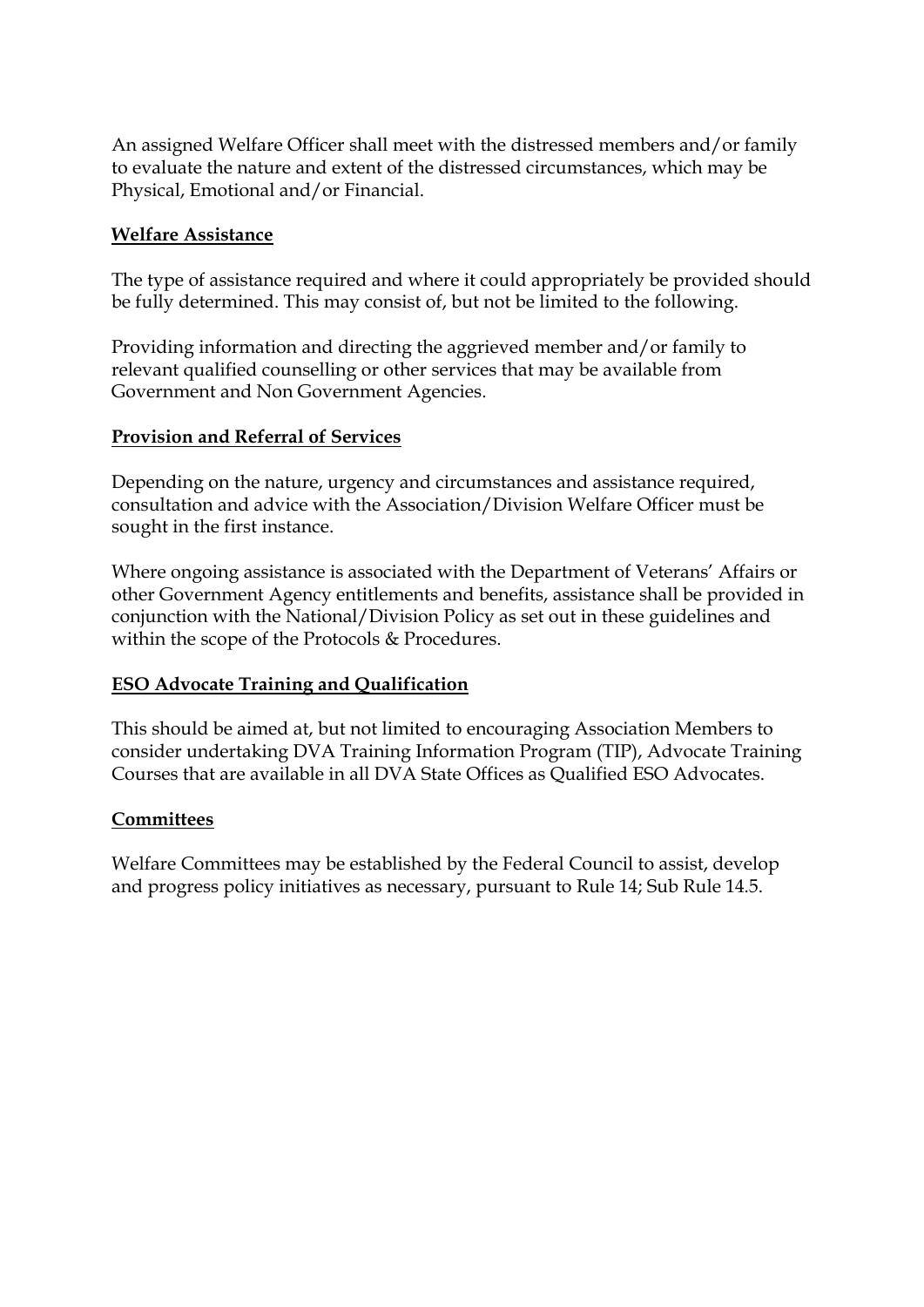# **Appendix 2**

#### **FLEET AIR ARM ASSOCIATION OF AUSTRALIA (INC)**

#### **STANDARD OPERATING PROCEDURE (SOP)**

### **NAVAL AVIATION CAPABILITY AIR CAPABLE SHIPS AND NAVAL**

#### **MARITIME AIRCRAFT OPERATIONS**

### **Reference: Objectives: Rule 3 Sub Rule 3.5: Provide a Forum for Naval Aviation matters.**

### **Disclaimer**

The application of the following policy initiatives will be provided by the Association in good faith and "Without Prejudice," and does not in any way state or imply any assumption that the information provided shall be interpreted as Legal and Binding on the Association and/or its Officers.

### **Background**

The Fleet Air Arm Association of Australia was established and registered as a National Incorporated Association on 29/09/95, and brought together the knowledge, skills and experience of former and current Naval Aviators and Naval Aircraft Maintainers, operating both fixed and helicopter rotary wing RAN Naval Aircraft.

### **Aims**

The aims of this policy is to provide a platform and forum at the National level of the Association for National & State Divisions and their members to contribute their views and ideas on Government policy relating to procurement initiatives and operational capabilities involving Naval Aircraft operations on RAN Air Capable Ships.

This should consist of but not be limited to the following areas of policy.

Respond to, and lodge Submissions on;

Australian Government White Papers on Force Structure Reviews and Defence Capability assessments and projections in the Maritime environment.

Australian Government Policy on Naval Maritime Aircraft selections and procurement.

Naval Maritime Aircraft Operations on Air Capable Anzac Class Frigates and Hobart Air Warfare Class Ships.

Naval Maritime Aircraft Operations on the Canberra Class (LHD) Landing Helicopter Dock Ships.

Naval Maritime Aircraft Operations at onshore bases

#### **Policy Development**

The National Executive has overall responsibility to develop Policy initiatives in consultation with State Divisions.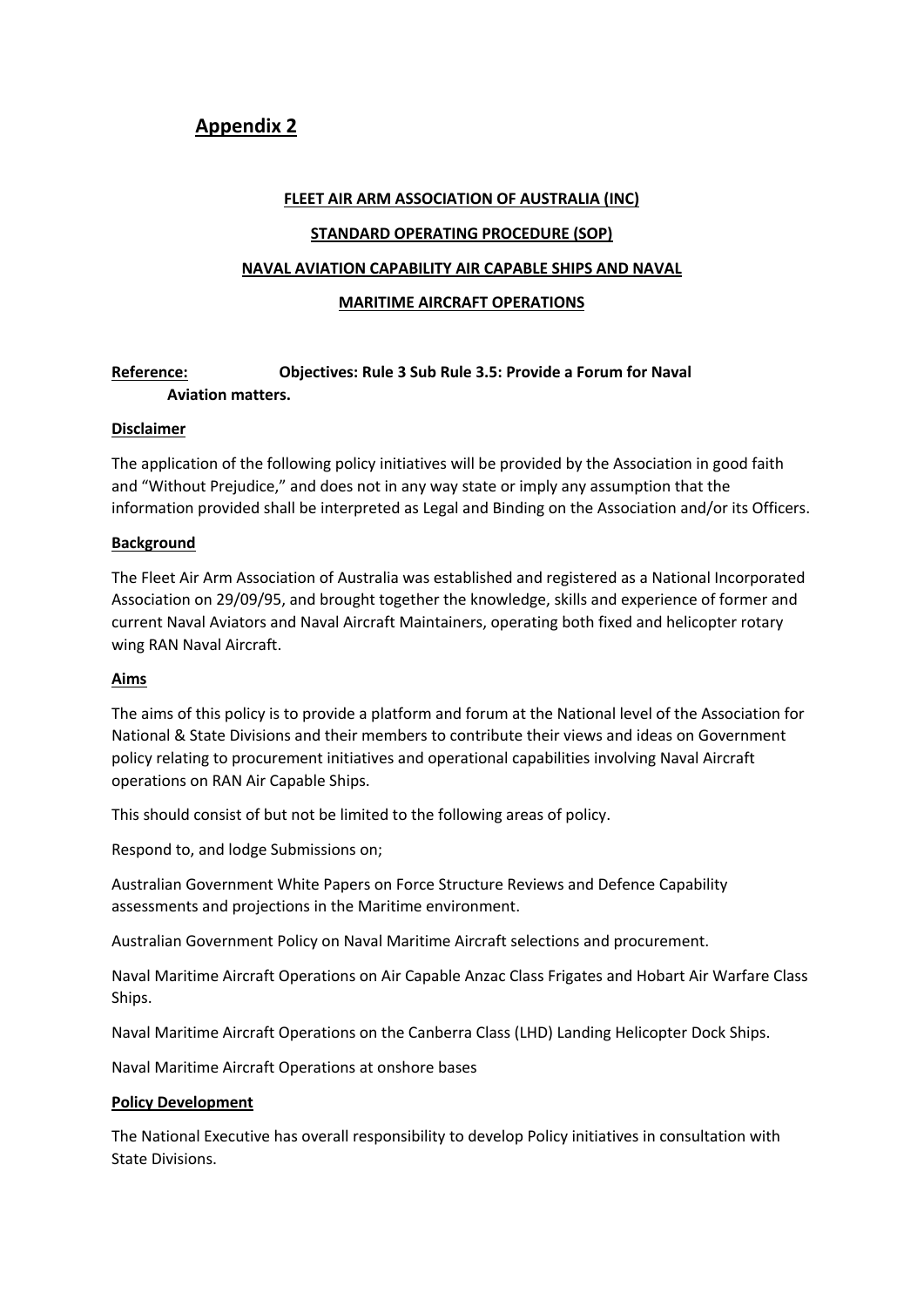State Division's shall be encouraged to raise and submit policy initiatives on Naval Aviation matters, and lodge them with the National Executive.

The Policy proposals from State Division's will be gathered together and co-ordinated into a National policy response by National Executive in the first instance.

A draft policy document shall be produced and presented to the FCM for discussion and debate, and if agreed shall be adopted as the Association's Official Policy position on the subject matter.

#### **Policy Submissions**

The finalised policy document should be lodged with the appropriate area of Naval Command, under the Authority of the National Executive and released under the Signature of the National President.

### **Committees**

Committees may be established by the Federal Council to assist, develop and progress policy initiatives as necessary pursuant to Rule 14; 14.5.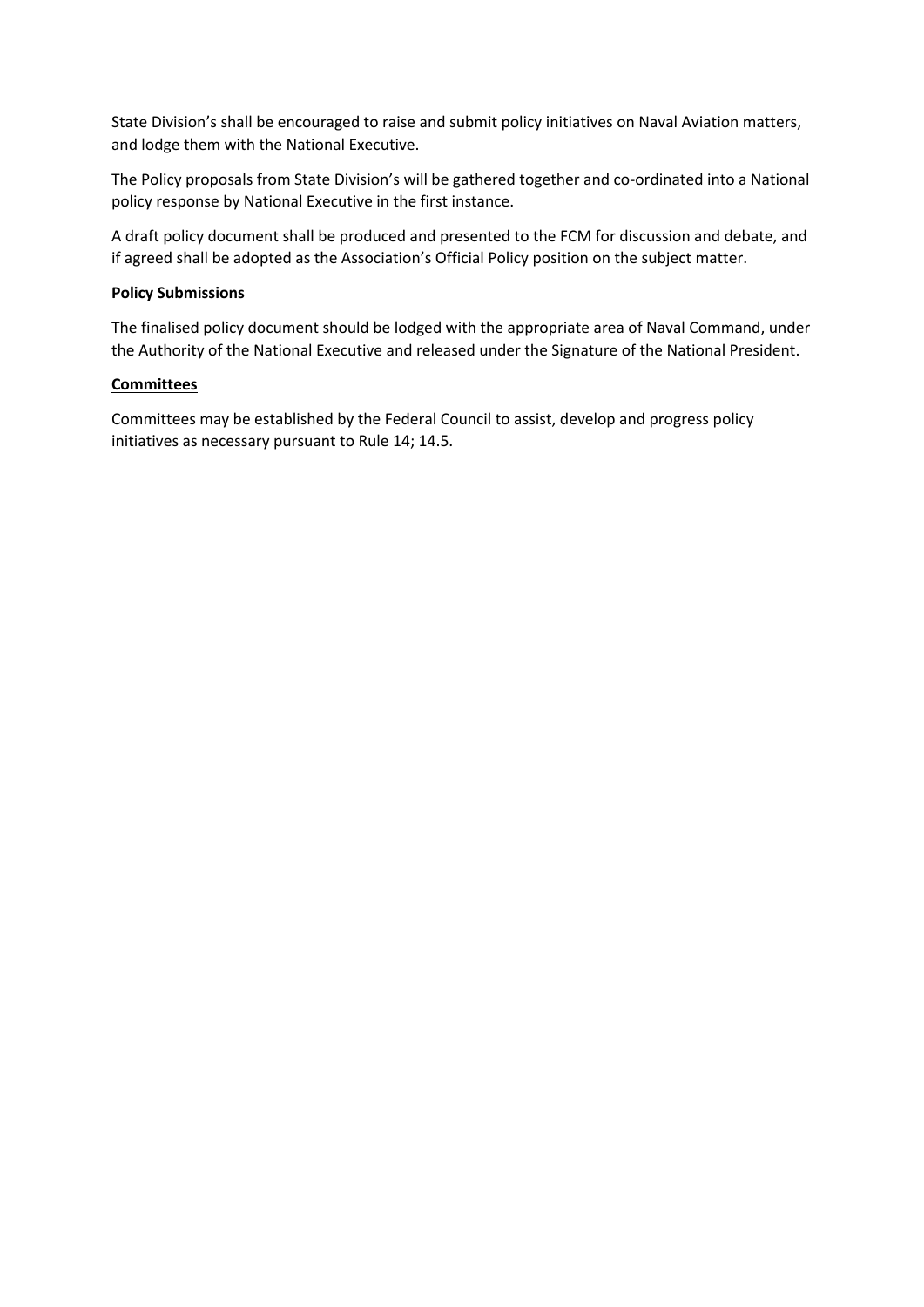#### **FLEET AIR ARM ASSOCIATION OF AUSTRALIA (INC)**

#### **STANDARD OPERATING PROCEDURE (SOP)**

#### **AUSTRALIAN DEFENCE FORCE CONDITIONS OF SERVICE**

#### **ENTITLEMENTS**

### **Reference: Objectives: Rule 3 Sub Rule 3.7: Do all such other things to promote and further the objects of the Association**

#### **Disclaimer**

The application of the following policy initiatives will be provided by the Association in good faith and "Without Prejudice," and does not in any way state or imply any assumption that the information provided shall be interpreted as Legal and Binding on the Association and/or its Officers.

#### **Aims**

The aims of this policy is to become an active and responsible member of the Alliance of Defence Service Organisation whenever and wherever possible, in pursuit of the betterment of conditions for veterans and past and present ADF members, and to ensure the effective delivery of their services.

#### **Policy Areas**

This should consist of but not be limited to the following areas of policy.

Respond to, and lodge Submissions on;

Australian Government White Papers; on Defence Force Workplace Remuneration Arrangements (WRA's) Pay & Conditions of Service, Allowances and Leave Entitlements.

Australian Government Policy; on ADF Military Superannuation Schemes, and Housing & Defence Home Loan Schemes.

Australian Government Policy; on ADF Personnel assignment & allotment and deployment to Ships and Units to Operational Warlike and non Warlike areas.

The entitlements for awarding ADF Honours and Awards for service rendered in declared Operational Areas.

The entitlements for granting Compensation and Service Age Pension benefits for service rendered in Operational Warlike and Non Warlike Areas from the Department of Veterans Affairs.

#### **Policy Development**

The National Executive has overall responsibility to develop Policy initiatives in consultation with State Divisions.

State Division's shall be encouraged to raise and submit policy initiatives on Naval and ADF Personnel Service matters, and lodge them with the National Executive.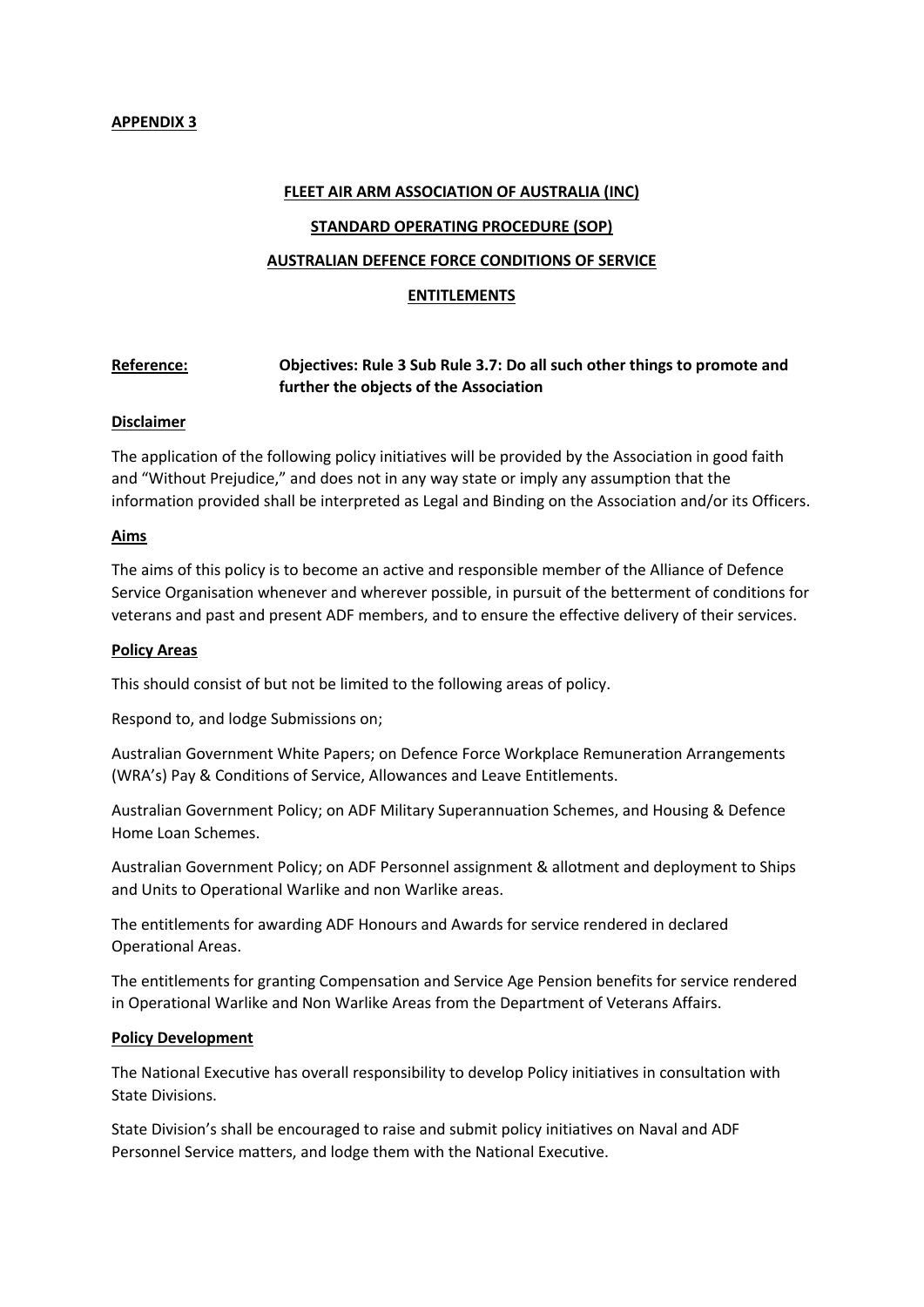The Policy proposals from State Division's will be gathered together and co-ordinated into a National policy response by National Executive in the first instance.

A draft policy document shall be produced and presented to the FCM for discussion and debate, and if agreed shall be adopted as the Association's Official Policy position on the subject matter.

### **Policy Submissions**

The finalised policy document should be submitted to the appropriate area of the ADF Personnel Service Directorates, and the Ex Service Organisations ADSO & DFWA, under the Authority of the National Executive and released under the Signature of the National President.

### **Committees**

Committees may be established by the Federal Council to assist, develop and progress policy initiatives as necessary pursuant to Rule 14; 14.5.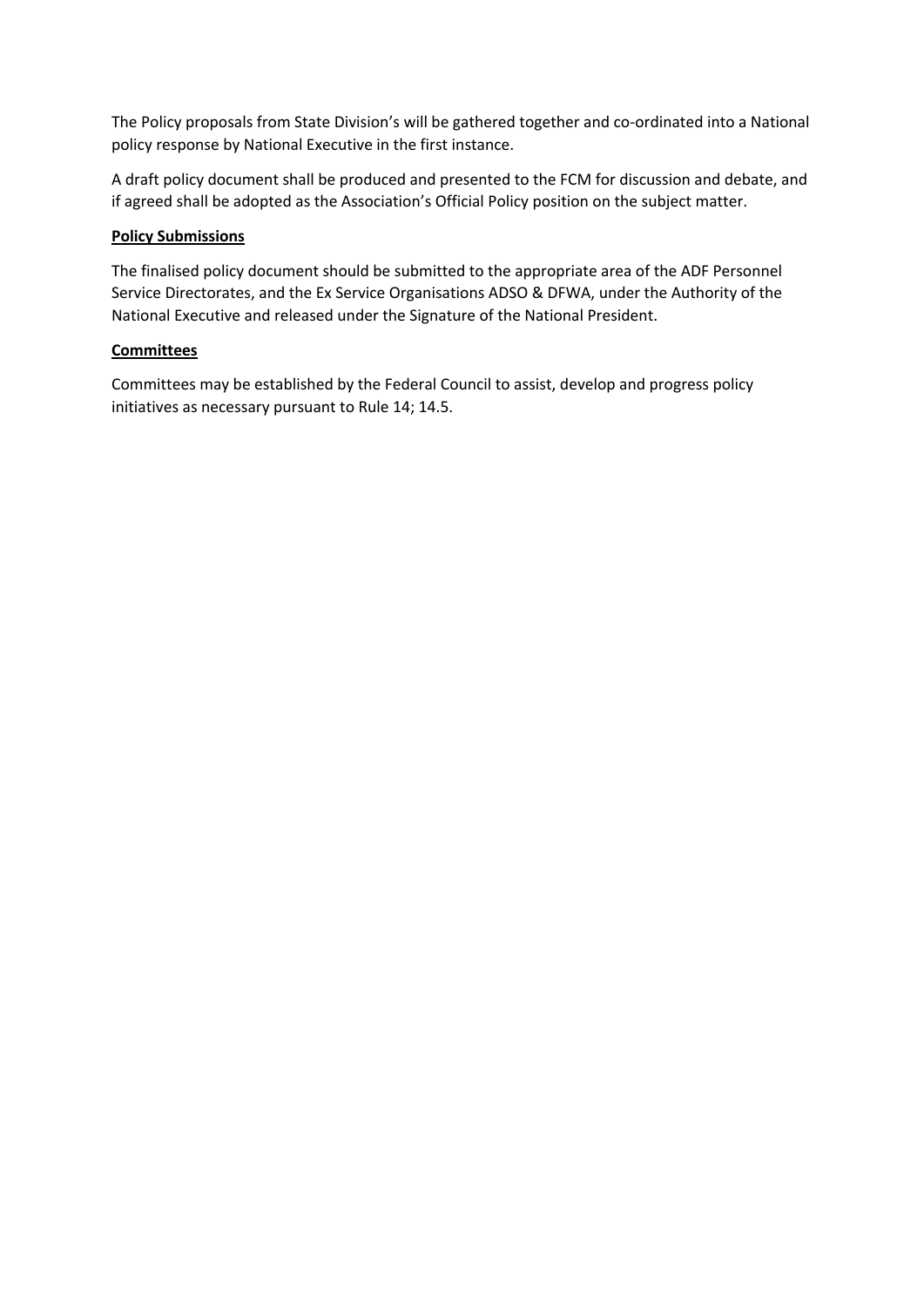# **FLEET AIR ARM ASSOCIATION OF AUSTRALIA STANDARD OPERATING PROCEDURE (SOP) SLIPSTREAM GOVERNANCE AND PROCESS**

### **INTRODUCTION**

1. Slipstream is produced pursuant to Clause 4.14 of the National Constitution, which sets in place a provision to print or publish magazines that the Association may think desirable for the promotion of its Objects. The magazine has evolved since the beginnings of the Fleet Air Arm and has been adopted as the flagship periodical of the Association.

2. This document sets out a governance and process framework for the development, production and distribution of Slipstream Magazine, and its financial management.

# **BACKGROUND**

3. Slipstream was traditionally produced in a hard copy print format in four editions and distributed to members in March, June, September and December annually. For hard copy versions this timetable remains.

4. With the introduction of the Association's new website in 2015, an electronic format of Slipstream provided members with an alternative option on how they choose to receive the magazine. Since then the number of members who have opted for the softcopy version has increased year-on-year, and now accounts for more than 30% of its distribution.

5. Commencing with the June 2019 edition, the format of the softcopy version of Slipstream evolved again to take advantage of emerging technology. It has now moved to a separate online publishing site that provides a more interactive reading experience for members who elect to receive it in this format. An electronic copy is also stored on the FAAAA website, as per earlier practice, but is now primarily for archiving and research purposes.

### **AIM**

6. The aim of this SOP is to provide clear governance and process on the development, production and distribution of Slipstream, and its financial management.

### **SUBSCRIPTION OPTIONS**

7. New and existing members residing in Australia may elect to receive either the hard copy option or the soft copy option of Slipstream. Members residing overseas shall only have the option of the soft copy.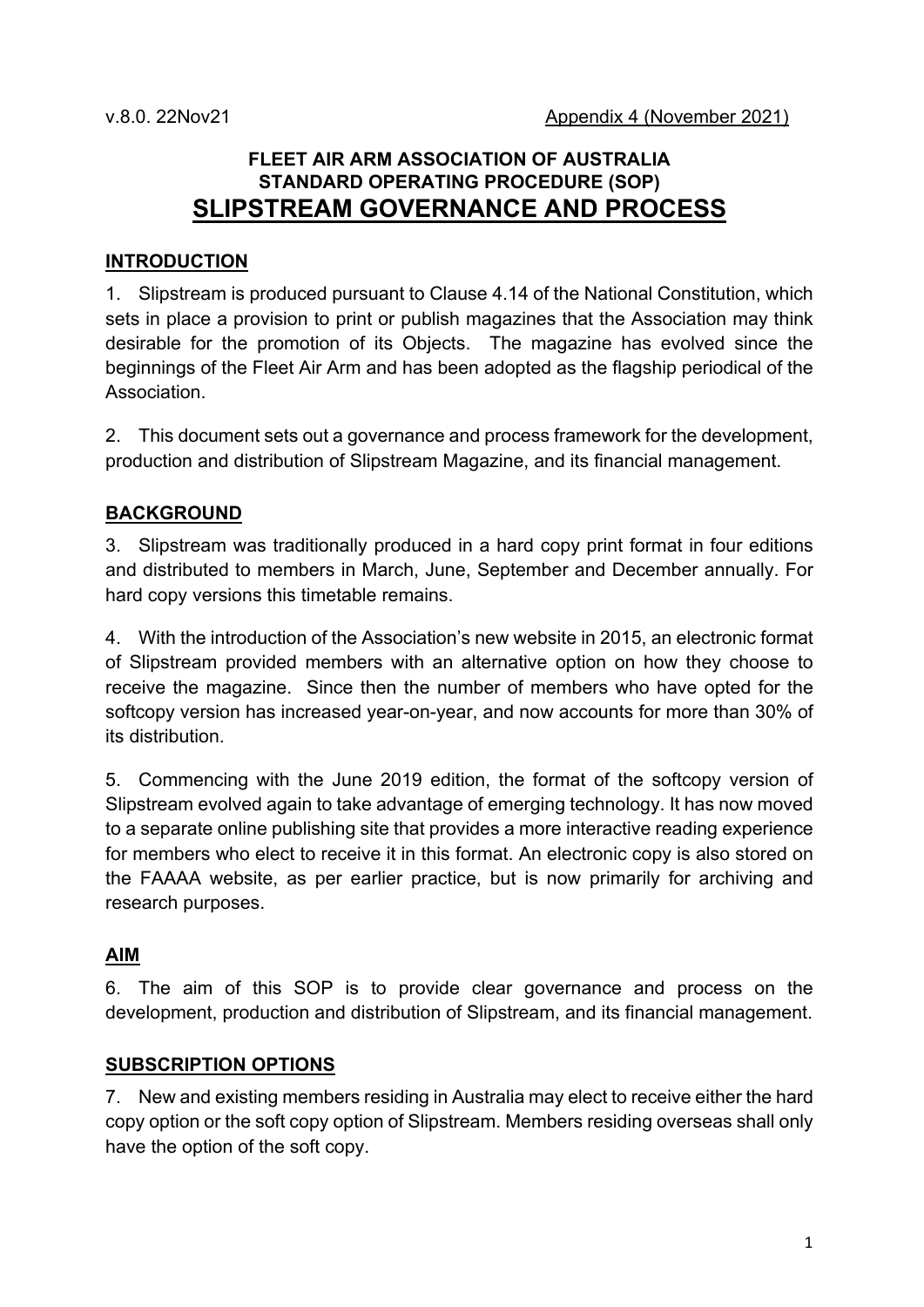8. There shall be no opting-out option, nor any election to unsubscribe from Slipstream during the tenure of their membership.

9. In special circumstances overseas members may be granted the hard copy option by the National Executive. Justifying conditions might include, but are not limited to, the following:

- (a) the member has no access to a home-based computer device and/or internet or has a lack of computer skills necessary to access the softcopy version,
- (b) age and/or disabling medical conditions that impose limitations and restrictions on operating a computer-based system; or,
- (c) the continued enjoyment and benefits received from readership of Slipstream in the traditional hard copy print format is in the best interests of the member.

10. Where the National Executive approves hard-copy issue to an overseas member, the respective Division shall only be charged the standard domestic levy for the member without imposition of additional overseas postage costs.

# **SLIPSTREAM REVENUE**

11. Slipstream revenue shall be generated by means of a per-copy **Levy,** which shall be invoiced to Divisions quarterly and managed in a separate Slipstream Account by the National Executive.

12. The Slipstream Levy shall be set each year by the Federal Council, having regard to advice from the National Treasurer. It shall comprise a two-tier structure to accommodate the different costs for the printed hard-copy and the online electronic soft-copy, respectively. The levy for the online electronic soft copy shall be set at not less than 50% of the levy for the hard print copy.

13. The two-tier Levy structure and its quantum shall be recorded in the Minutes of the Federal Council Meeting and shall apply from the date of the Meeting unless otherwise specified.

14. Divisions shall make payment to the National Body each quarter, as follows:

# **Slipstream Levy X No. of hard/soft copies distributed to their Members in that quarter**

| <b>Class of Member</b>                 | Payment to be made by:                              | Date of Effect                           |
|----------------------------------------|-----------------------------------------------------|------------------------------------------|
| <b>Full Members</b> (including         |                                                     | Extant.                                  |
| Perpetual) and Associate  <br>members. | The Division to which the<br>member belonged at the |                                          |
| <b>Life Members</b>                    | Slipstream<br>time                                  | was   Commencing<br>the<br>with          |
| <b>Honorary Members</b>                | distributed to the member.                          | Slipstream of March 2022<br>(inclusive). |

Note: For the purposes of calculating payment, "Their Members" shall be defined as follows: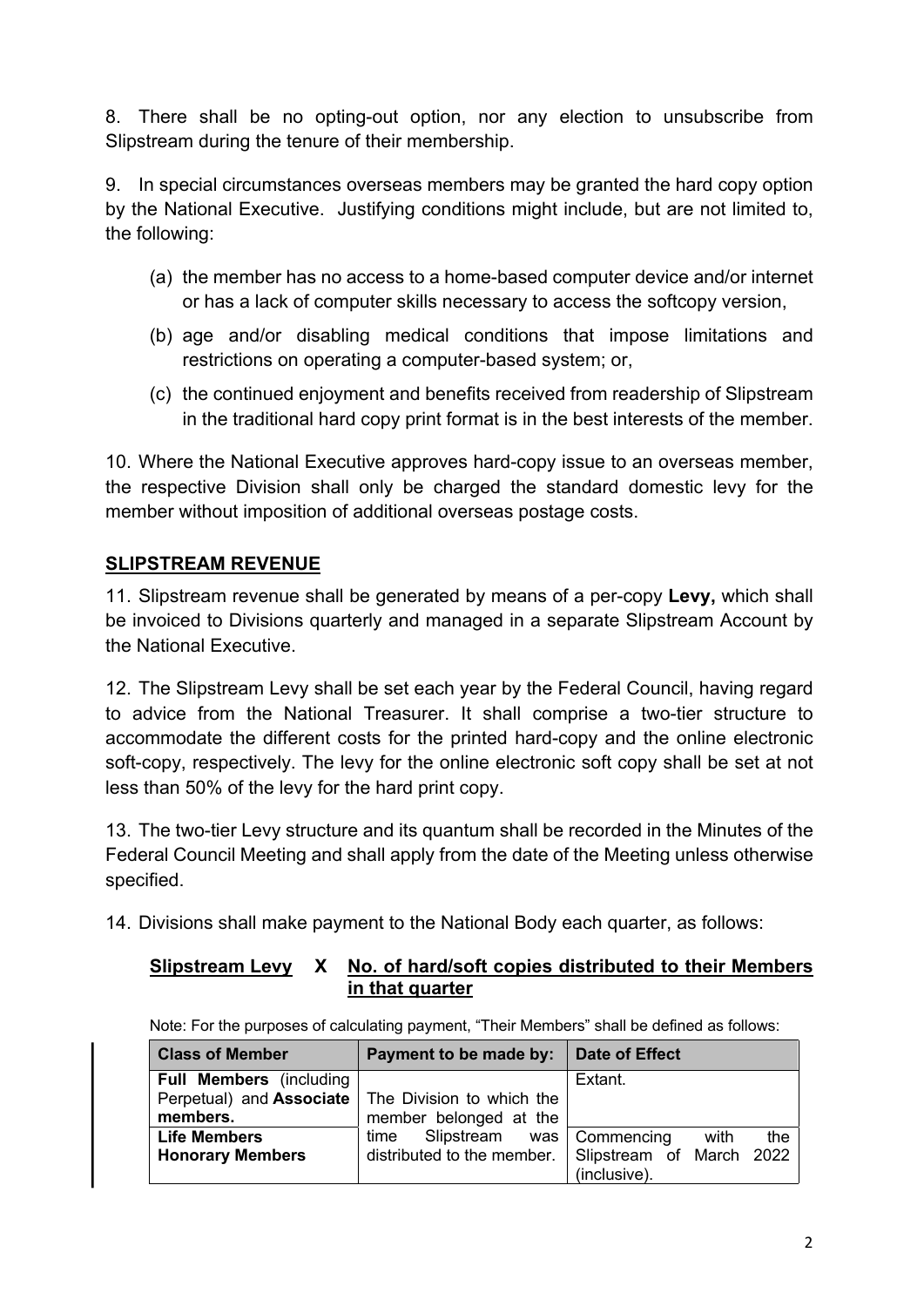# **SLIPSTREAM COSTS**

15. Slipstream costs shall be paid from the Slipstream Account managed by the National Executive. Typically, these costs will comprise:

| <b>Activity</b>     | Expenses (incurred specifically for the activity)     |
|---------------------|-------------------------------------------------------|
| <b>Development</b>  | This refers to Slipstream Editor Expenses. See below. |
| <b>Production</b>   | Printer                                               |
| <b>Distribution</b> | Postage.                                              |
|                     | Stationery: Envelopes, Labels.                        |
|                     | Ink and Paper for distribution team.                  |

## Editor's Costs

16. It has become customary in the past to pay the Slipstream Editor for expenses incurred in the development of each edition. However, the process has not been a formal one, leading to a lack of visibility and vigilance over what has become a major annual expenditure item. Cost claims have included such items as:

- Microsoft Office subscriptions
- Adobe Creative Cloud subscriptions
- Internet charges
- Paper and printer ink for proof copies
- Training on Adobe products
- Telephone expenses
- Purchase of or upgrades to personal computers and/or peripherals, including memory, hard disks and graphics cards
- Maintenance contracts for computers

17. It is an important and enduring principle that fair and reasonable costs specific to the production of Slipstream should be reimbursed. This may include, for example, specialised software necessary to typeset the magazine; ink and paper expended on Slipstream, and essential 'one off' training if required. However, it is imperative that such expenditure is not only transparent but is properly budgeted for. Accordingly, these expenses must be identified by the Editor for each year in advance, and authorisation obtained from the National President (through the National Secretary) for a budget to cover them, prior to commencement of each annual period.

18. Most Editors would already have 'generic' services such as internet, telephone and 'vanilla' software, and unless Slipstream work specifically increases their costs for such services, reimbursement would not normally be contemplated. However, each Editor's circumstances will be different and, if he/she believes that increases over and above their normal generic costs should be reimbursed, a case should be made for consideration.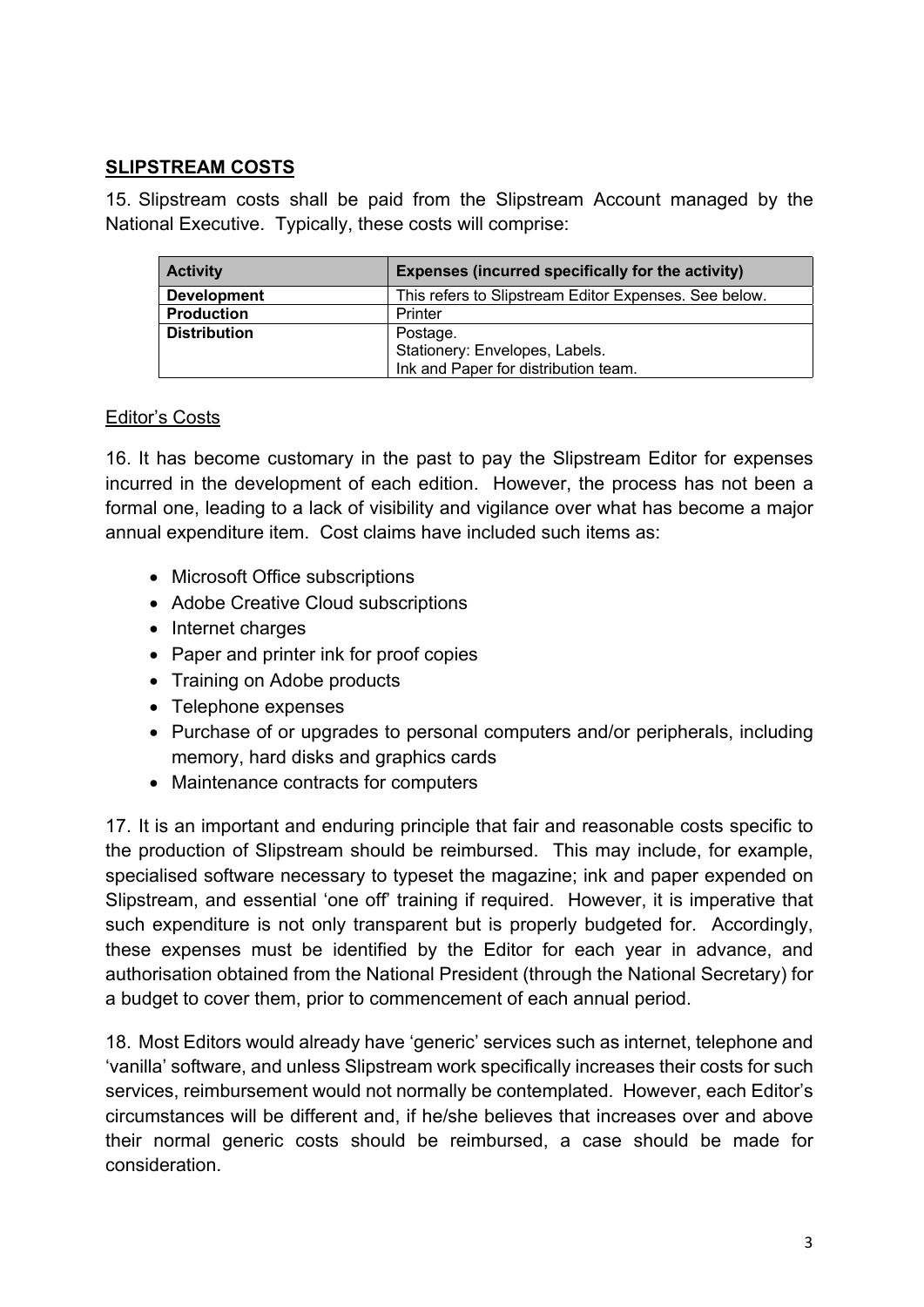19. If any hardware or peripherals are purchased at FAAAA expense they become the property of the Association and are to be recorded as Association Assets by the National Treasurer. Their value is to be depreciated, and eventually 'written off', according to standard accounting practices.

20. In the event an Editor resigns before the items are written off, he/she may be offered the opportunity to purchase the hardware items at the current depreciated value, or at some lesser value determined by the National Executive, having regard to considerations such as potential shipping costs, and the age and condition of the hardware etc.

21. In the event of an Editor becoming medically unfit to continue as Editor, or dies, the National Executive has the authority to write off the residual value of any remaining hardware asset, having regard to the circumstances. With respect to medical unfitness, this must be supported by a medical practitioner.

22. In the context of the above paragraphs, the maximum dollar value the National Executive may reduce or write off is not to exceed the delegation set out under Clause 16.2 of the National Constitution.

23. Software is considered to be 'consumable' and shall have no residual value.

# Returned Copies

24. In the event a hard-copy Slipstream cannot be delivered to a recipients recorded mailing address, Australia Post returns it to the Association's PO Box number and may charge a return postage fee. This cost shall be met from the Slipstream Account, but the Member is then to be removed from the hard-copy distribution list until his/her correct postal address can be verified.

# Gratuitous Copies

25. In each print run, a number of 'gratuitous' copies shall be printed and distributed to selected individuals or units without charge. This may include, but is not strictly limited to, COMFAA HQ, Squadrons and Ships' Flights. Gratuitous copies are given to promote the Association and, hopefully, to encourage people to join. Hard copies are not to be given to members (of any Class) of the Association.

26. The number of gratuitous hard copies and who they go to shall be determined by the National Secretary on behalf of the National Executive. In determining this number, the Secretary should be mindful of the cost to the Association, balanced against any benefit they bring.

27. Where possible distribution costs for gratuitous copies should be minimised – for example, by using the internal Defence mailing system rather than Australia Post and by providing on-line copies.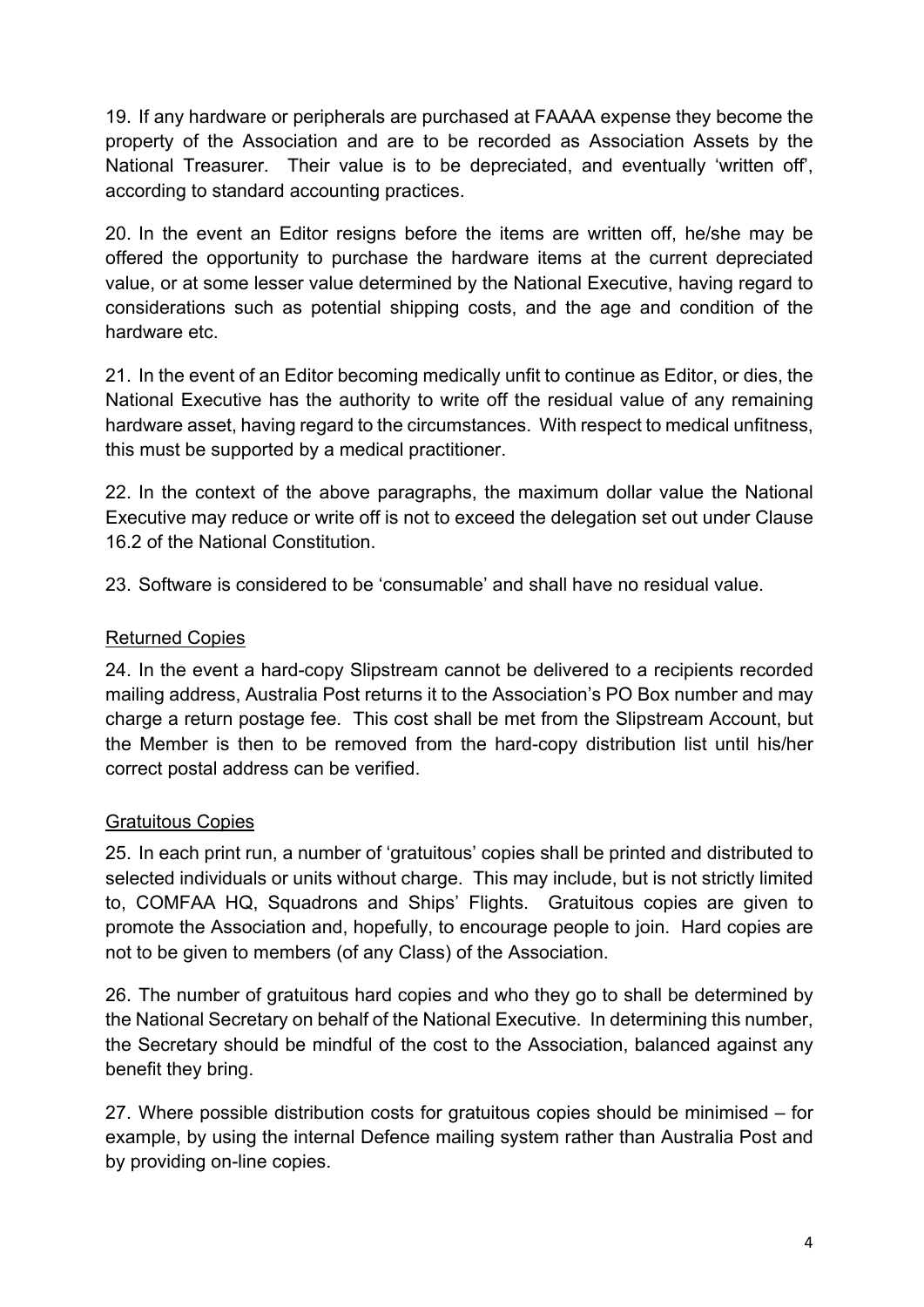28. All other costs associated with gratuitous copies shall be met from the Slipstream Account.

# Spare Copies

29. In each print run, a number of 'spare copies' shall be printed and held by the Association, for contingency and archive purposes.

30. The number of spare copies in each print run shall be determined by the National Secretary on behalf of the National Executive. In determining this number, the Secretary should be mindful of their cost to the Association, and the need to avoid unnecessary wastage. As a rough guide, the number of spare copies in a print run should be not more than 3% of the total number of members + gratuitous copies.

31. The cost of spare copies and their subsequent distribution, if that becomes necessary, shall be met from the Slipstream Account.

# **RESPONSIBILITIES**

32. The **Federal Council** shall be responsible for:

- (a) setting the Slipstream Levy each year, having regard to the advice of the National Executive, and
- (b) considering proposed changes to this document from time to time, as required and, if necessary, out of session.

# 33. The **National Executive** shall be responsible for:

- (a) managing the Slipstream Account (National Treasurer),
- (b) maintaining a register of any hardware owned by the FAAAA in the production of Slipstream (National Treasurer),
- (c) approving, on an annual basis, the agreed figure for Editor's costs/reimbursements (National President),
- (d) maintaining a budget each year for all forecast Slipstream expenditure (National Treasurer),
- (e) negotiating a 'max price' quote from the printer each year to give cost predictability and to inform calculation of the Slipstream Levy (National Secretary/Treasurer),
- (f) determining the number of hard-copy magazines required in each print run for members, gratuitous copies and spares (National Secretary),
- (g) recommending to the Federal Council what the Slipstream Levy quantum should be, to meet the next four editions of the magazine. In doing so it will have regard to: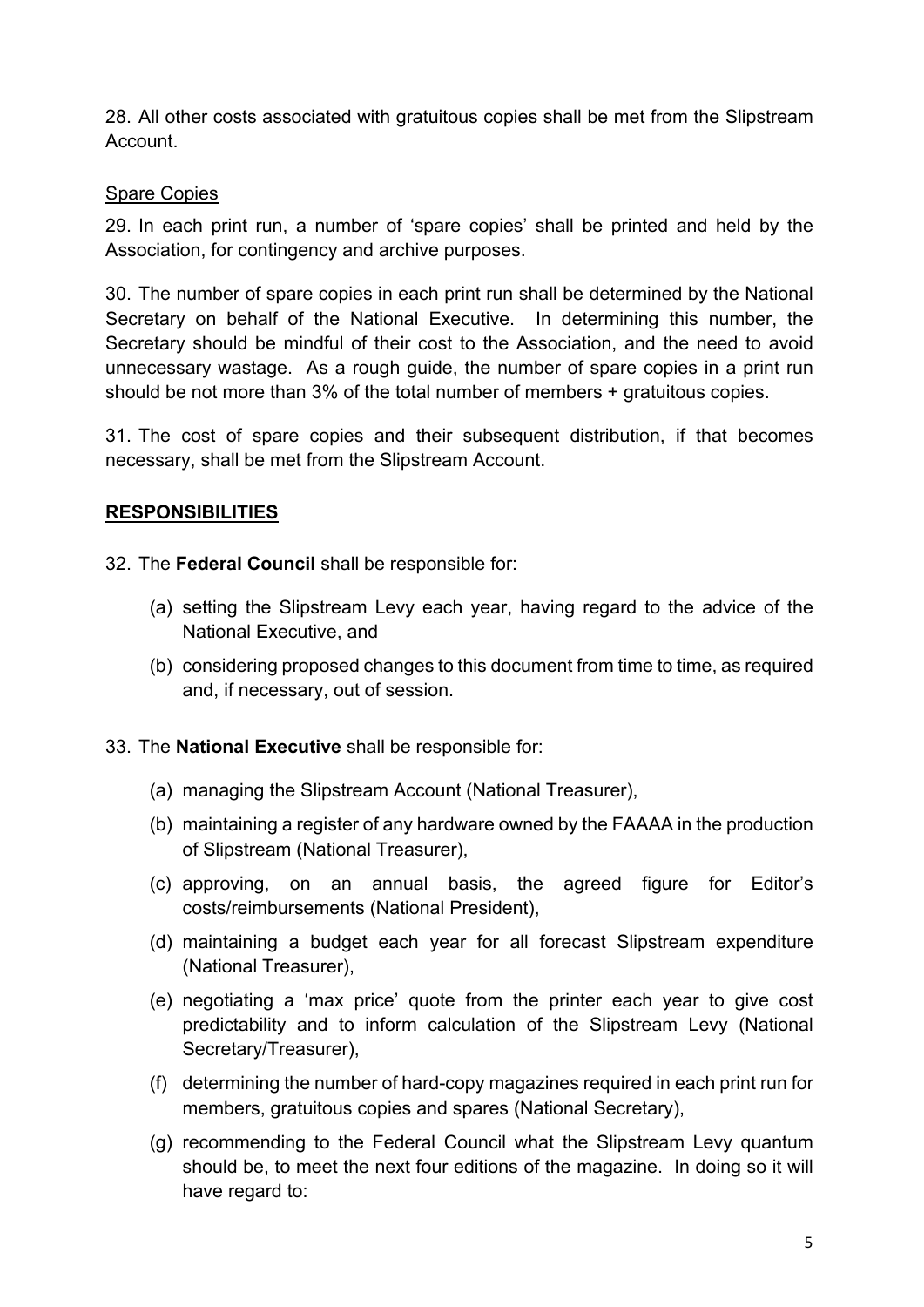- [i] the number of hard copy Slipstreams required. This will include the number required for FAAAA members of all classes, for gratuitous purposes and for spares,
- [ii] the anticipated total cost in the forward year for development, production, printing and distribution for that number, and
- [iii] the requirement to maintain the Slipstream Account in a healthy state, with not less than three- and one-half times the quarterly cost of production to be held in contingency.
- (h) submitting to each Division a quarterly invoice for the amount owed for hard and soft copies for members in their Division (National Treasurer), and
- (i) reviewing this document from time to time, as required, and submitting it to the Federal Council for approval of any changes (National Secretary),
- (j) undertaking the following when Slipstream Editor not available (National Secretary):
	- [i] Checking 'Proof' on behalf of Slipstream Editor when they are not located on site. Checking the 'Proof' is not 'Proof Reading' but consists of examining and:
		- Ensuring Volume, Number and Date are correct under banner.
		- Ensuring Information Page (normally Page 2) is correct with office holders and details; contents page is correct and corresponds with correct page; page date stamp is correct.
		- Ensuring all pages are correctly formatted, that is articles and pics fit into a page and nothing is cut-off. If so, refer back to the Editor.
		- Advising Editor that the proof is acceptable or not.
		- Contacting the Editor to resolve any uncertainties.
	- [ii] Sending Hard Copy immediately after printing to the Slipstream Editor by Express Post to allow sufficient time to answer members questions, recommendations etc.
- 34. The **Slipstream Editor** shall be responsible for:
	- (a) preparing four issues of the magazine each year in both hard and soft-copy formats and submitting them to the printer.
	- (b) sending the 'soft copy' to the National Database Manager for electronic distribution.
	- (c) the design, format and selection of content for each issue. He/she reserves the right to edit all manuscripts. Reference to commercial products does not imply the Association's endorsement. This must be annotated on the information page.
	- (d) itemising a budget of expenses, he/she will incur during each year (in advance) and submitting it to the National Treasurer no later than 15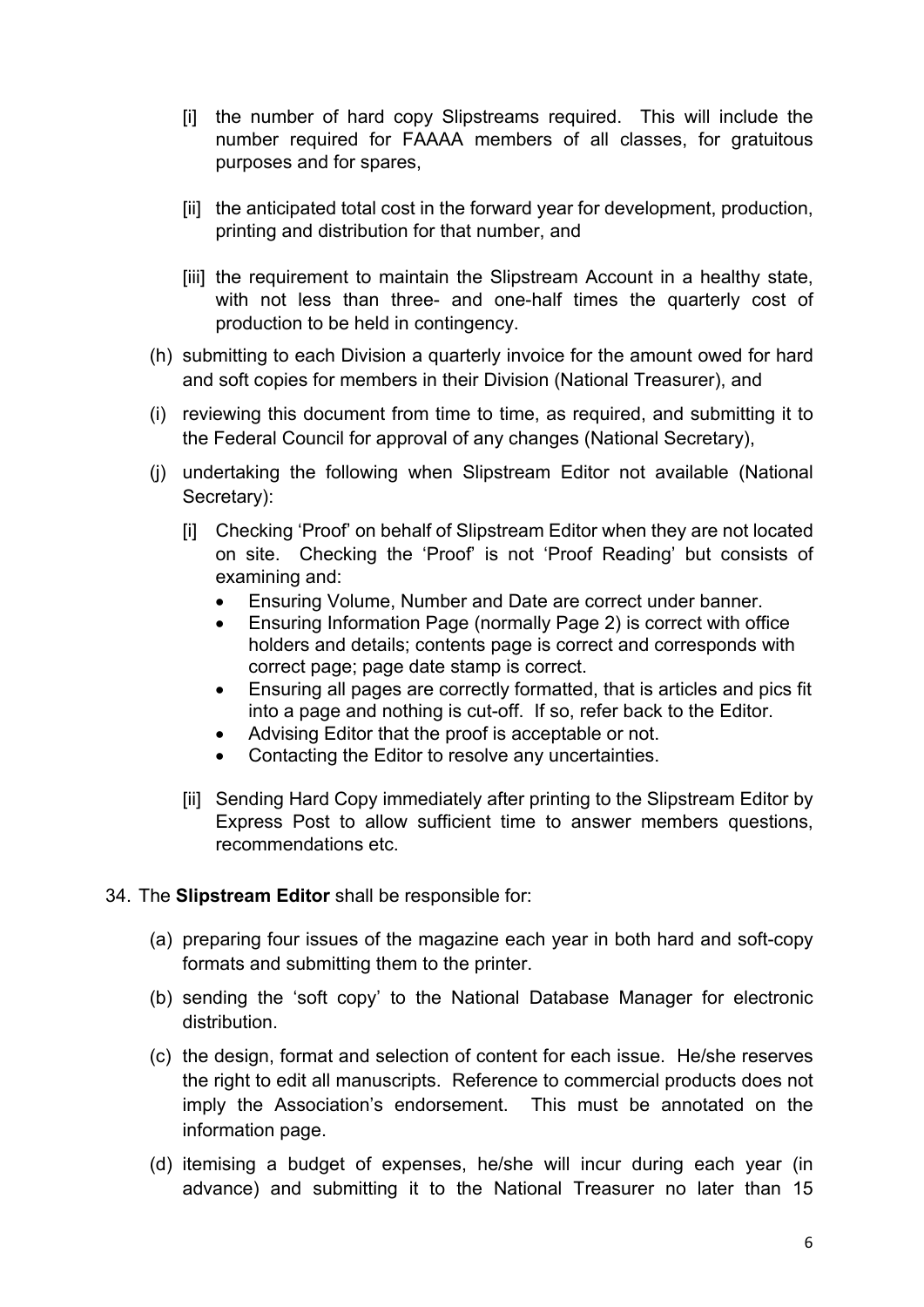September each year for approval. This budget forecast will be the basis of reimbursement each quarter over the forward year, in arrears.

- (e) continually monitoring his costs and pricing. In the event that the Editor's costs increase/decrease during the year, he/she may liaise with the National Treasurer to seek an amendment to his/her budget for its remaining term, and
- (f) liaising with the National Treasurer to ensure production costs do not blow out as a result of any variables within his control. To this end the Editor shall work within the following constraints unless previous agreement to deviate from them has been received from the National Executive:
	- Maximum Number of pages per issue: 48
	- Maximum paper weight: 80 gsm
	- Maximum number of colour pages per hard copy edition: 12, as determined by the Editor.

### 35. Divisions **of the Fleet Air Arm Association** shall be responsible for:

- (a) payment within 30 days of the Slipstream remittance to the National Treasurer, as advised, on completion of the distribution of each quarterly edition to members, and
- (b) keeping the National Database manager advised of any changes to their members' Slipstream requirements, such as changes to hard/softcopy options and postal and email address changes.

36. This version of this Standard Operating Procedure supersedes all previous versions.

\*\*\*\*\*

V6.0 approved by the Federal Council Meeting on 24Oct20

V7.0 approved in consultation with Federal Council delegates, 31 March 2021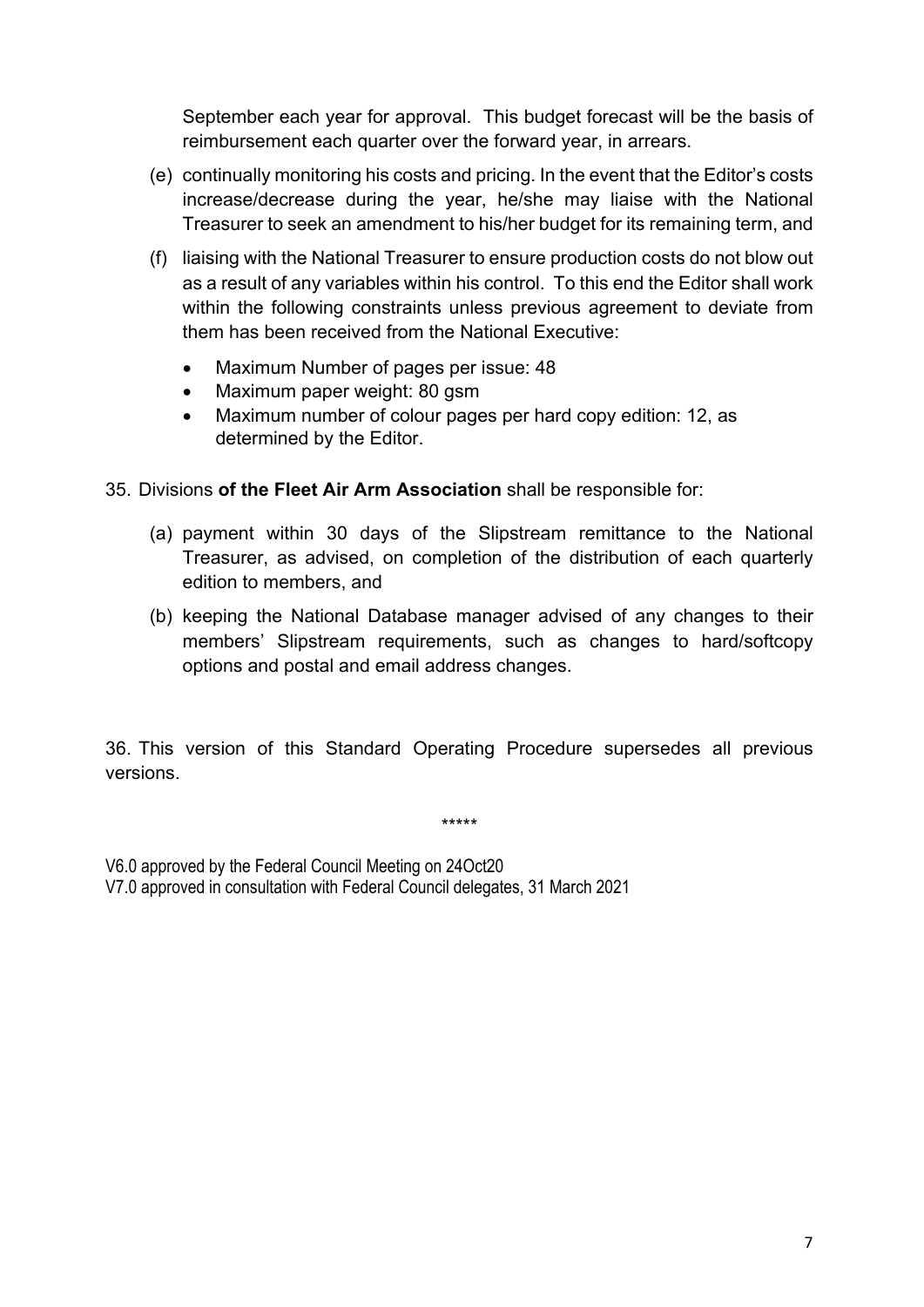#### **APPENDIX 5**

.

### **FLEET AIR ARM ASSOCIATION OF AUSTRALIA (INC)**

#### **STANDARD OPERATING PROCEDURE (SOP)**

#### **NATIONAL WEBMASTER'S SPECIFIC DUTIES AND GUIDLEINES**

#### **SPECIFIC DUTIES OF THE WEBMASTER**

- xx.1 Run the FAAAA website efficiently and effectively, and ensure material on it is up to date.
- xx.2 Liaise with Division Secretaries and any other relevant bodies or persons to elicit information for the website.
- xx.3 Maintain the website instruction manual to assist in handovers to subsequent webmasters.
- xx.4 Liaise with the Database Manager to ensure current member lists are posted on the website.
- xx.5 Liaise with Webics to ensure the maintenance of the site.
- xx.6 Ensure that the annual maintenance fee is paid (normally for 12 months in advance) and that the domain registration fee is renewed (normally bi-annually). Details are in the Instruction Manual.
- xx.7 Provide a webmaster's report to Slipstream magazine on request, and to the National Secretary for the Federal Council meeting.
- xx.8 Attend National Executive meetings as often as possible and provide advice on the website.
- xx.9 Upon relinquishing the position, continue to provide support to the new webmaster for a period of at least 12 months, wherever possible.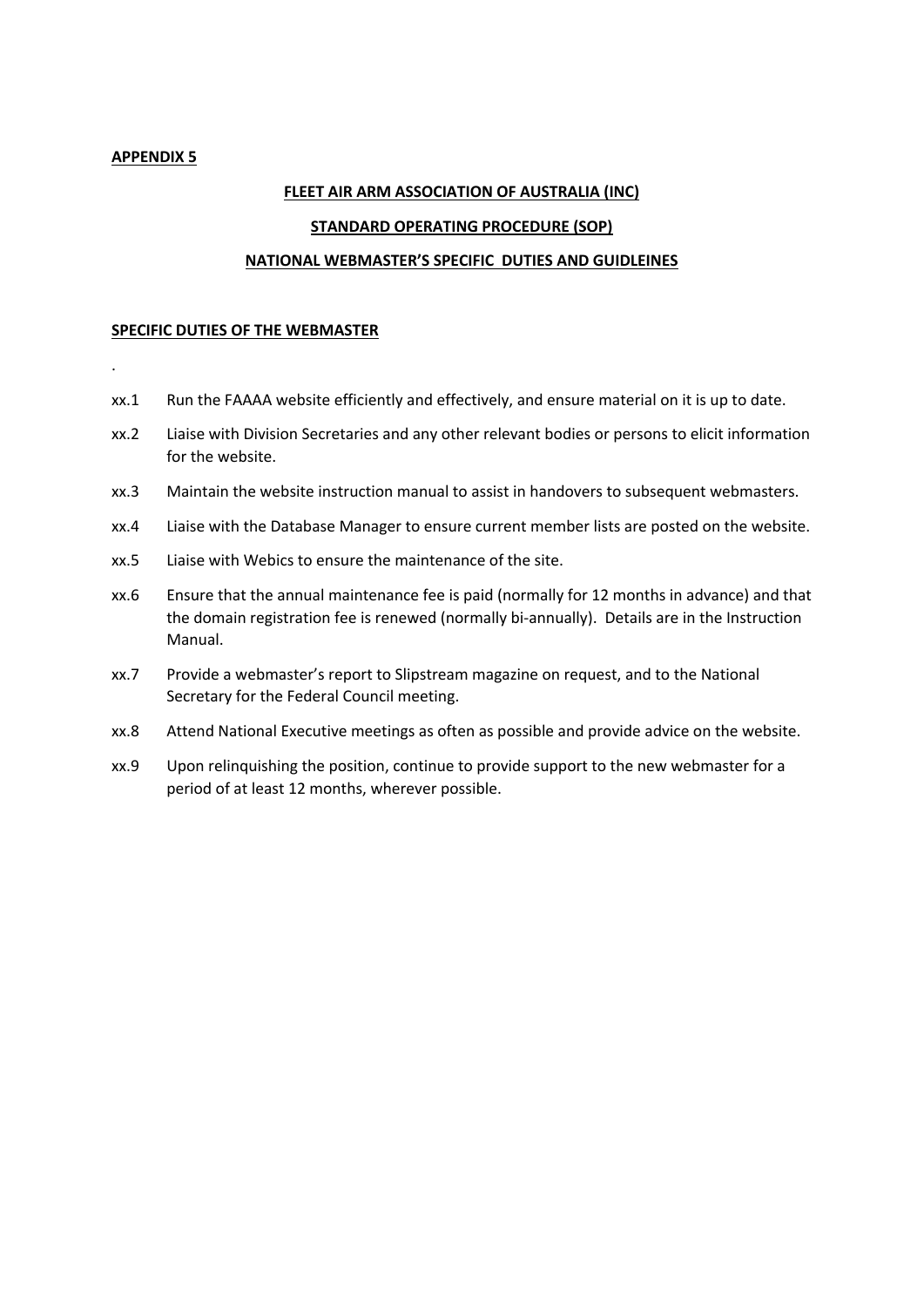### **APPENDIX 6**

#### **FLEET AIR ARM ASSOCIATION OF AUSTRALIA (INC)**

#### **STANDARD OPERATING PROCEDURE (SOP)**

#### **NATIONAL DATABASE MANAGERS SPECIFIC DUTIES AND GUIDLEINES**

#### **SPECIFIC DUTIES OF THE NATIONAL DATABASE MANAGER**

The National Database Manager shall be a current member of the Fleet Air Arm Association of Australia. He shall be a member of the National Executive.

The principal duty of the National Database Manager is to maintain a National Database of all FAAAA members past and present, and to ensure it is accurate and up to date. More specific duties are set out in FAAA Standard Operating Procedures.

- xx.1 Maintain the National Database of all FAAA members.
- xx.2 Ensure that membership records are maintained accurately and are up to date, and that all Fields are utilised to the extent possible.
- xx.3 Provide reports and statistical analysis as follows:
	- To Secretaries of Divisions, whenever any details of their members change.
	- To the National Secretary, for the production of Slipstream mailing labels
	- To the webmaster, in regard to membership lists for website publication.
	- To any office bearer on request.
- xx.4 Manage applications for membership according to the various agreements between the National Executive and Divisional Presidents.
- xx.5 Maintain and update the National Database Instruction Manual to assist in handovers to subsequent Database Managers.
- xx.6 Upon relinquishing the position, continue to provide support to the new National Database Manager for a period of at least 12 months, wherever possible.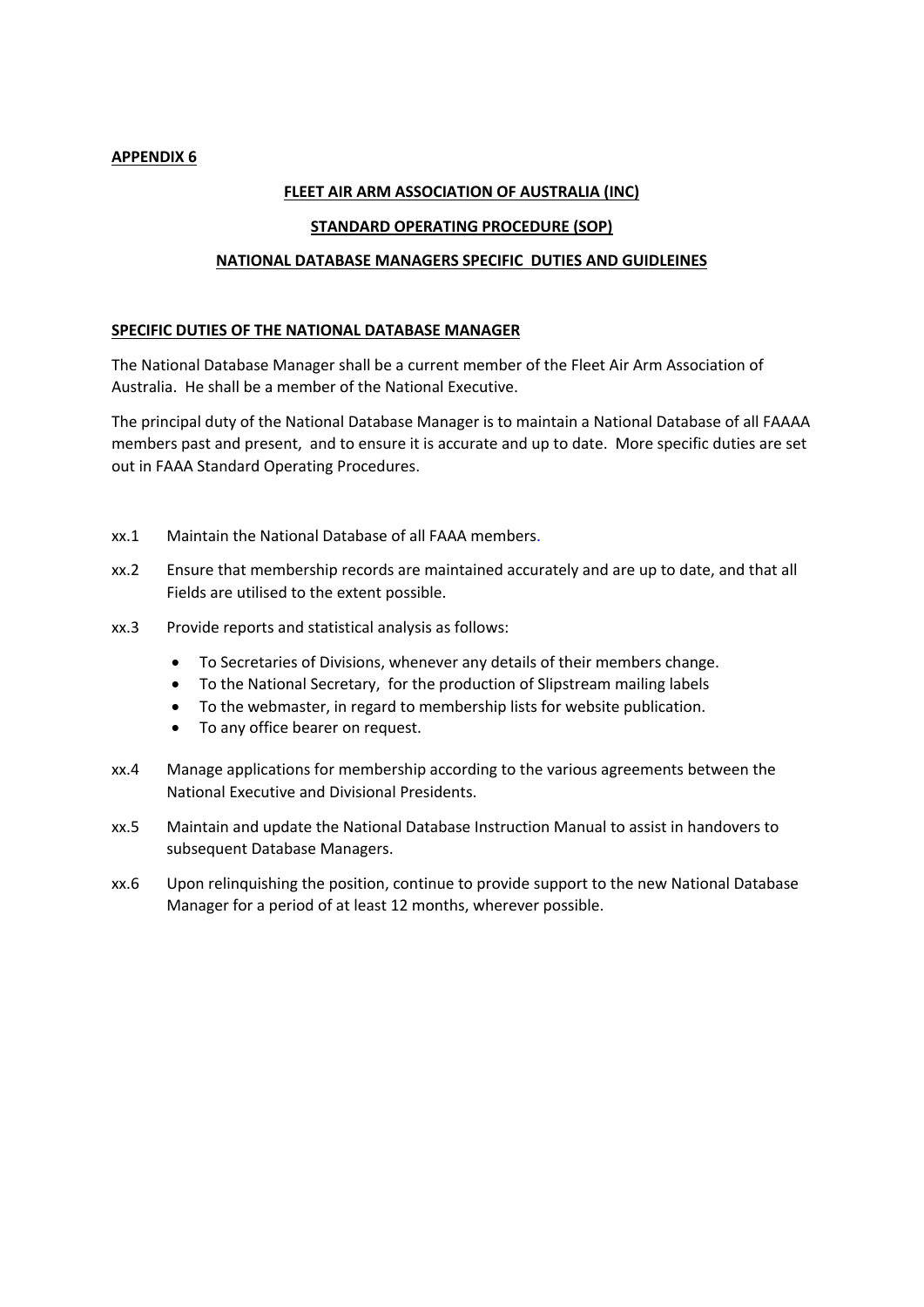# **THE AUSTRALIAN NAVAL AVIATION ROLL OF HONOUR GOVERNANCE FRAMEWORK POLICY AND PROCESS**

## **BACKGROUND**

1. In 2008 the Fleet Air Arm Association of Australia noted there were a significant number of military Rolls of Honour purportedly listing those killed in pursuit of Australian Naval Aviation. These Rolls varied from one another depending on their underpinning criteria: for example, some included names of RAN aviation people killed in circumstances other than flying operations (such as in motor vehicle accidents), whilst others included non-RAN personnel who lost their lives on RAN ships, such as RAAF members in the sinking of Her Majesty's Ships *Sydney* and *Perth*.

2. The Association wrote to the Chief of Navy (CN) at the time, asking for an official list of aviation personnel deaths. CN advised that Navy Office could not produce the list but would work with the Association in development of such a Roll.

3. The Association believed that a FAAAA RoH should only contain the names of those who died as a result of naval aviation operations. Criteria were therefore developed in association with the Royal Australian Navy.

4. These criteria were agreed at the Association's Federal Council Meeting in October of 2009 and were then forwarded to CN for endorsement. The names resulting from their application were mounted on a 'Wall of Honour' placed outside the doors of the Fleet Air Arm museum at HMAS Albatross. An elaborate dedication ceremony was conducted on 11 November 2009, which included a Navy Guard and Band, a flypast of aircraft and two RAN chaplains to consecrate the list of dead.

5. This Governance Framework serves to enshrine the Criteria that underpin the Roll, and defines the process that must be followed should any person or body seek to make changes either to the criteria themselves, or any or all of the names on the Roll arising from their application.

# **NOMENCLATURE**

6. The Roll of Honour referred to herein is the "**Fleet Air Arm Association of Australia Roll of Honour**" (FAAAA RoH) to signify its ownership and status, and to set it apart from the many other unofficial rolls of honour.

### **CRITERIA**

- 7. The following are the two agreed criteria for the FAAAA RoH:
	- **All RAN/RANVR/RANR personnel who lost their lives as a result of naval aircraft operations**. The term "operations" covers those killed in action as well as those who died as a result of an aircraft accident, including those killed whilst serving with the Royal Navy or while flying in the United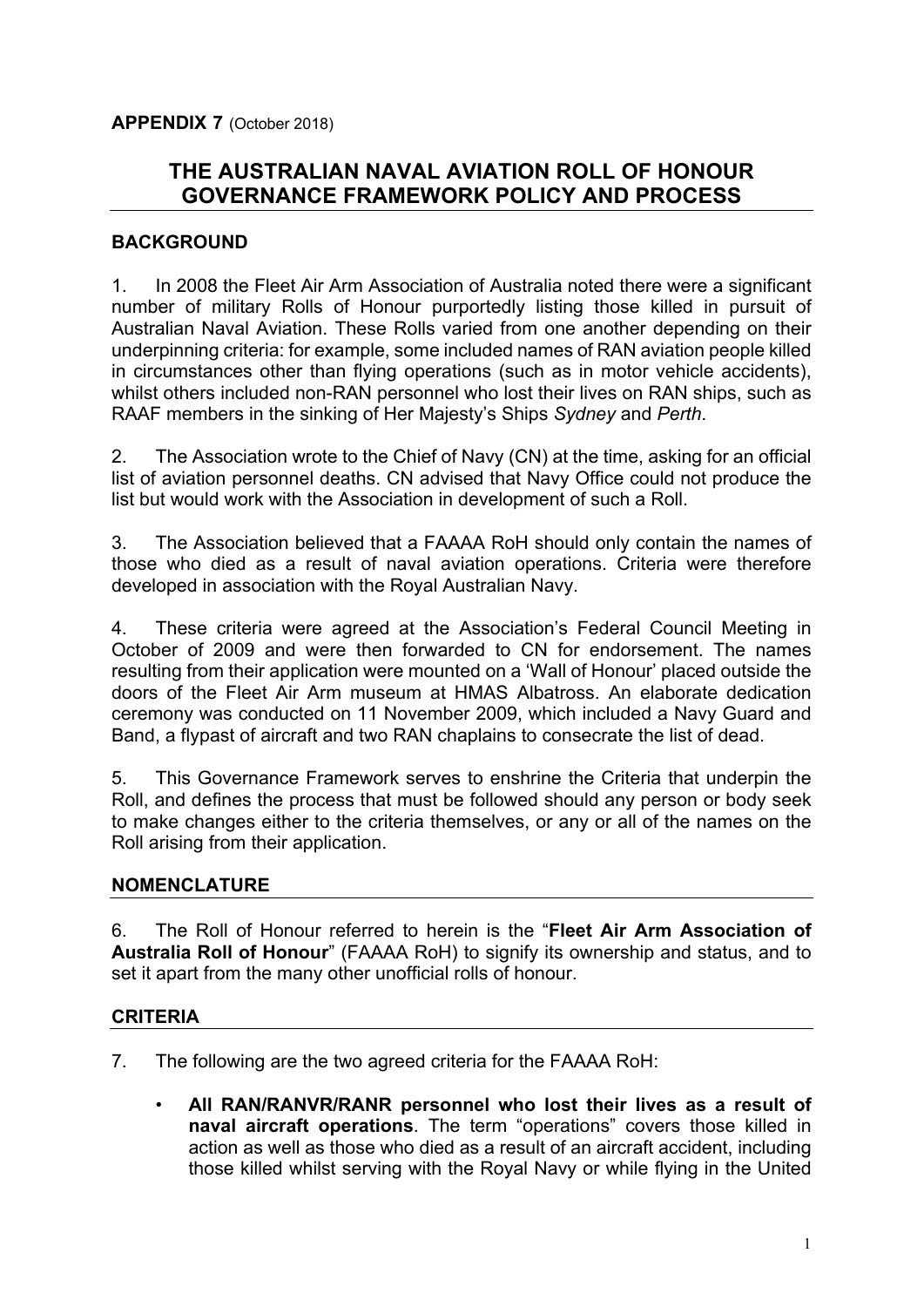Kingdom. The important factor is that they were RAN, RANVR or RANR aviators and their death was due to a flying incident.

• **Other Service persons who lost their lives as a result of Australian naval aviation operations**. Up to and during World War 2, RAN cruisers carried aircraft piloted by RAAF officers of 9 Squadron. These aircraft were involved in naval aviation accidents and in enemy action, and their crews were 'attached' to an RAN vessel and should therefore be included. After much deliberation, however, it was decided that those RAN aviators and RAAF pilots who lost their lives as a result of being in a ship that was sunk by enemy action would not be included as their deaths were not related to a flying incident.

# **DISPLAY**

8. The names of those in the FAAAA RoH will be displayed on the "Wall of Honour" situated outside the Fleet Air Arm Museum at Nowra Hill. The wall is managed by the Fleet Air Arm Association whose National Executive body will pay for any new plaques, or approved changes to existing ones.

- 9. The names of those on the FAAAA RoH will also be displayed:
	- a. on a suitable board in the Fleet Air Arm Museum. The board is managed by the Museum, who will pay for any additions or approved changes to it, and
	- b. on a dedicated page on the Association's website.

# **CHANGES TO THE CRITERIA OF THE ROLL**

### **Authority for Change**

10. The authority for changes to the Criteria that underpin the FAAAA RoH is vested in the Federal Council.

11. Any change to either of the two RoH Criteria will have far reaching consequences, as even alteration of a single word can affect not only eligibility of future names, but also those already upon it. Such change cannot be considered lightly - it must only occur in exceptional circumstances, and must have universal agreement in full knowledge of its effect and consequences.

### **Process for Change**

12. Proposed changes or additions to the FAAAA RoH criteria may be raised only at the Division or at National Executive level. They are to be submitted in writing to the National Secretary in the form of a Special Resolution for consideration at the Federal Council, as per clauses 14 & 19.5 of the Constitution.

13. The Resolution should contain specific detail of the proposed change(s) and sufficient detail and argument to support it.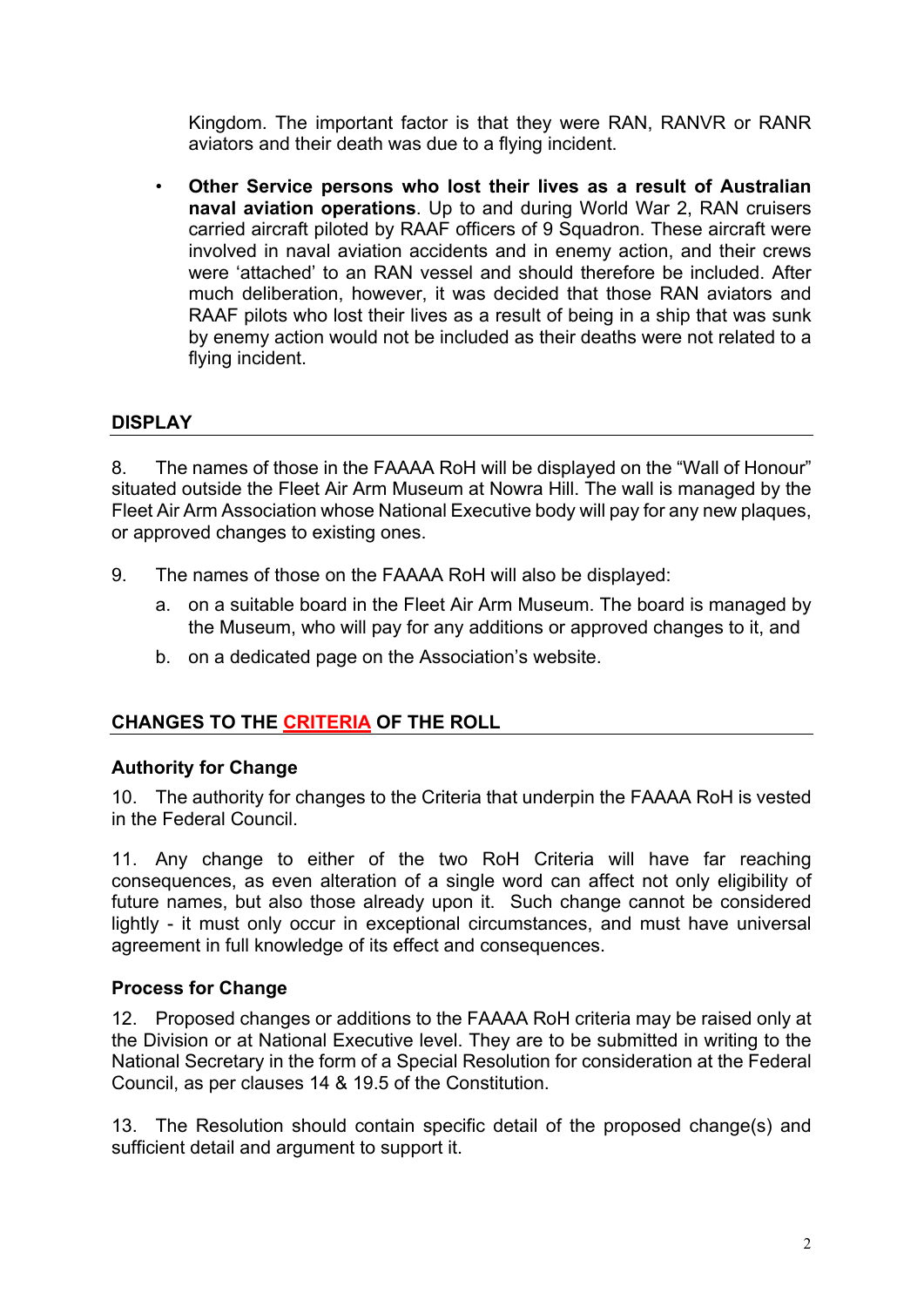14. In considering proposed changes to the criteria, the Federal Council should be guided by the following principles:

- a. The reason for the proposed change. The existing criteria were agreed by the Federal Council and have served us well. Changes to them must only be considered in exceptional circumstances and, even then, should not be taken lightly.
- b. The implications of the proposed change. Any alteration to the criteria, even by a single word, can have very significant implications for existing names on the roll. Some names of our dead may need to be removed from the Roll. Similarly, names which previously did not comply may need to be added. This will not only be a highly emotive process but may well be expensive in terms of replacing and affixing plaques and amending existing FAAAA RoH Boards.
- c. Actions required. In the event the Federal Council does approve change(s) to the criteria, it should be specific in regard to the exact nature of the change, what action is required and who is to do it.

15. In the event the FCM rejects any part or all of the Resolution its decision is final. No further avenue of appeal is available.

# **CHANGES TO THE CONTENT OF THE RoH**

16. Changes to (or addition of) a name on the Roll will only ever affect just one record at a time, rather than all of them. Furthermore, as each Record contains only Rank, Initials, Surname and Date of Death, the scope of change is small.

17. The authority for changes to names on the Roll, either existing or new, is vested in the National President. In exercising that authority he will have regard to the recommendations of **an expert panel** constituted to examine the proposed change(s), in consideration of their historical and factual accuracy and adherence to the FAAAA RoH criteria.

# **Process for Change**

18. Proposed changes or additions to the content of the FAAAA RoH may be raised by any individual or at Division/National Executive level. They are to be submitted in writing to the National Secretary.

19. The submission should contain specific detail of the change(s) requested and sufficient evidentiary material to support the claim.

20. The National Secretary will forward the submission to the National President who will nominate an expert panel to consider the matter. The panel should comprise not less than three people who have an interest in FAA history, and would normally include the Webmaster and the Manager of the FAAM although this is not mandatory.